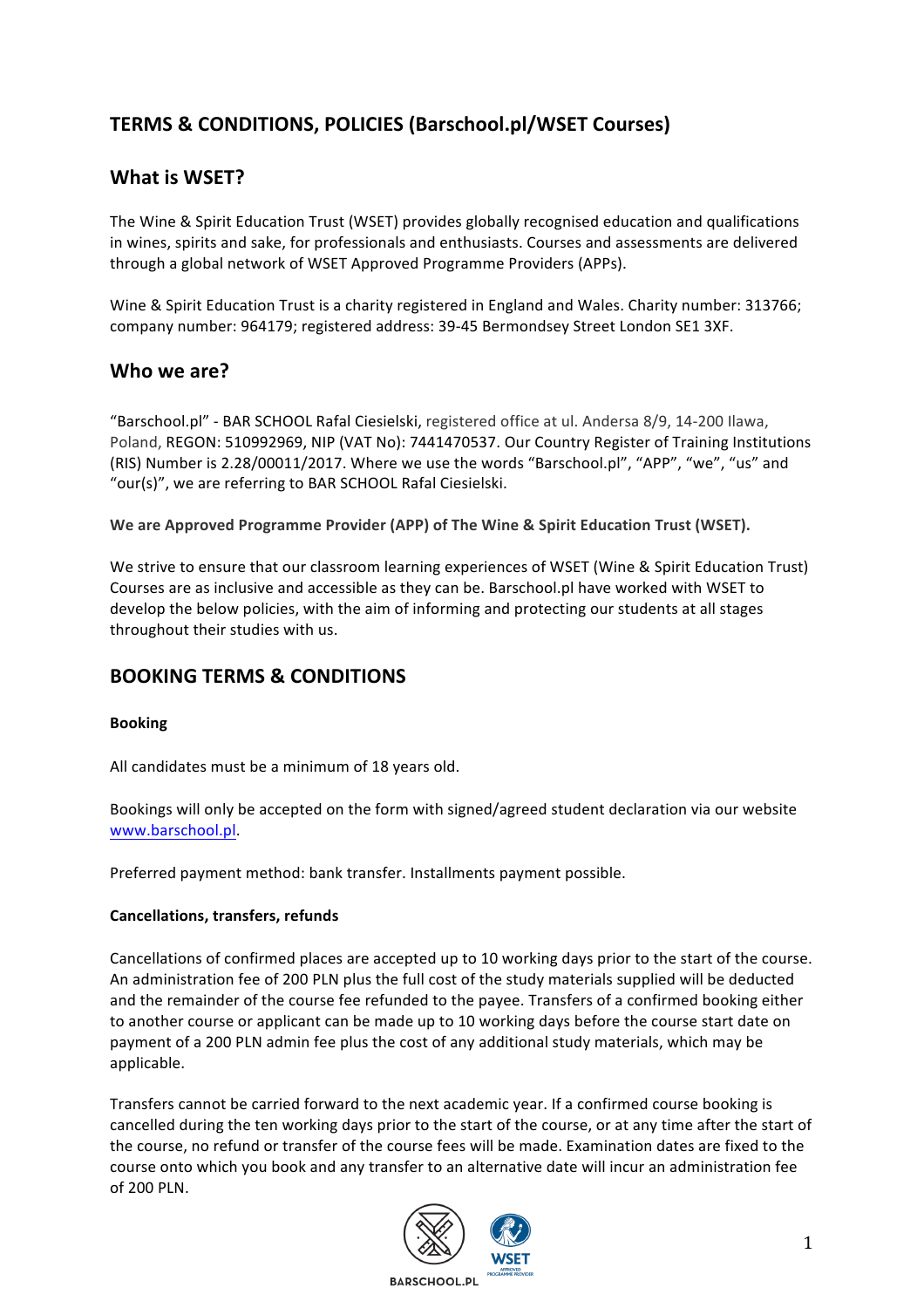All transfer requests must be made by email to rezerwacje.barschool@gmail.com or in writing to: BAR SCHOOL Rafal Ciesielski Ul. Andersa 8/9 14-200 Ilawa Poland at least 10 working days before the original examination date. Transfer requests made within 10 working days of the examination date will incur the admin fee and cost of examination paper, which will have been ordered via WSET.

Course fees will be refunded in full if the Barschool.pl changes a course date or cancels a course if enrolments do not reach the required minimum numbers (minimum 6 students for both Level 1 and Level 2 courses). Notification will be made in the 10 working days prior to the planned start date of the course. Where possible your booking will be transferred to the next available date.

Please note all transfers are subject to availability on alternative course/examination dates.

If the course has already started and have to be cancelled due to circumstances beyond our control, every effort will be made to reschedule and make up for a lost. However this cannot be guaranteed. In the event of a dispute the parties (Barschool.pl, learners) shall seek to amicably resolve this situation.

We reserve the right to change the venue of any course to one of equal or superior quality.

#### **Delivery of course materials**

Level 1 Spirits course materials are provided to students on the first day of the course. They will not be posted in advance.

Levels 2 Spirits course materials will be posted to a student's home address on confirmation of payment of fees. The pack requires a signature – please indicate an alternative delivery address if necessary. It is essential that a daytime telephone number is provided on your booking form.

It is important for the student to provide a complete and accurate delivery address and make sure someone is available to receive the package, at that address. Any materials returned, having not been successfully received by the student, will automatically result in an additional cost of return being charged.

#### **Re-sits**

Students who have not passed the examination have the right to re-sit. The request must be sent by email to rezerwacje.barschool@gmail.com up to 15 working days before the new already planned examination date. The student will be required to pay the related exam fee for re-sits, which are: -300 PLN for WSET Level 1 Spirits and 500 PLN for WSET Level 2 Spirits.

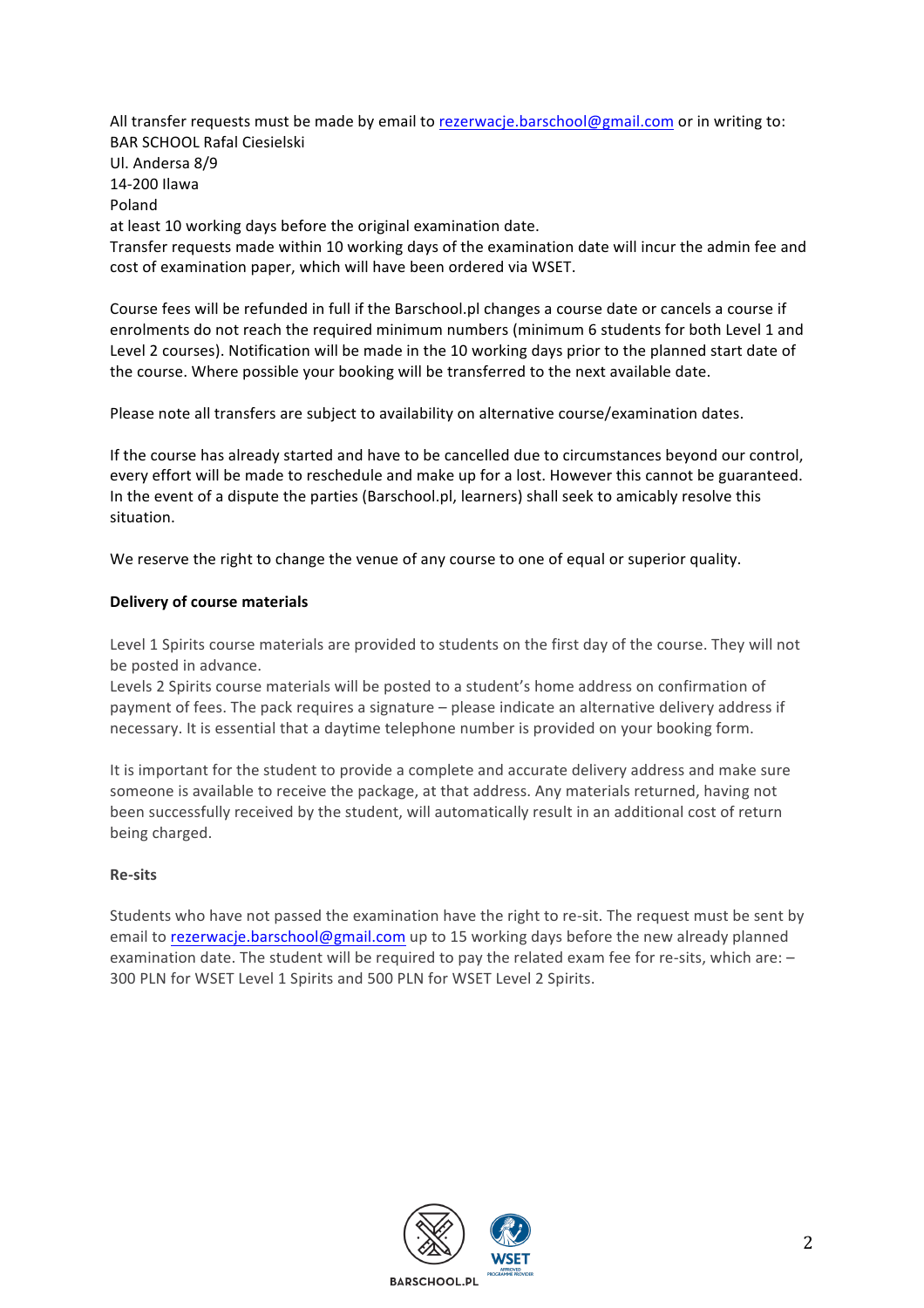# **POLICIES**

**I. Complaints and appeals II. Conflict of interest III.** Data protection **IV. Diversity and equality V. Reasonable adjustments VI. Special consideration VII. Malpractice and maladministration**

If you have any questions about these policies, please don't hesitate to contact us.

# **I. Complaints and appeals**

Barschool.pl aims to provide the very best learning experience and has developed a clear complaints procedure to ensure that complaints are dealt with as efficiently and effectively as possible.

Firstly, always try to sort out the complaint with the relevant person. Ask your Educator or Examinations Officer for guidance and they will be able to assist you.

## Stage 1

If you wish to make a formal complaint you should contact our office via email (rezerwacje.barschool@gmail.com) or in writing to:

BAR SCHOOL Rafal Ciesielski

Ul. Andersa 8/9

14-200 Ilawa

Poland

and give details of the complaint such as:

- Your full name;

- Contact details (such as email address, postal address and phone number), details of the course or exam including the place and date;

- Description of your complaint in as much detail as possible;

- Copies of all previous correspondence.

We will conduct a further investigation in regard to the complaint, and upon completion of the investigation we will communicate and notify the complainant and provide an explanation or resolution. We aim to provide you with an initial response to your complaint within 5 working days. As part of our investigation into your concerns, we might contact you directly to discuss the matter of the problem.

We aim to fully investigate all complaints within 10 working days. Sometimes it may take longer to investigate your concerns fully. In these cases we will keep you informed of progress and let you know when we expect to respond.

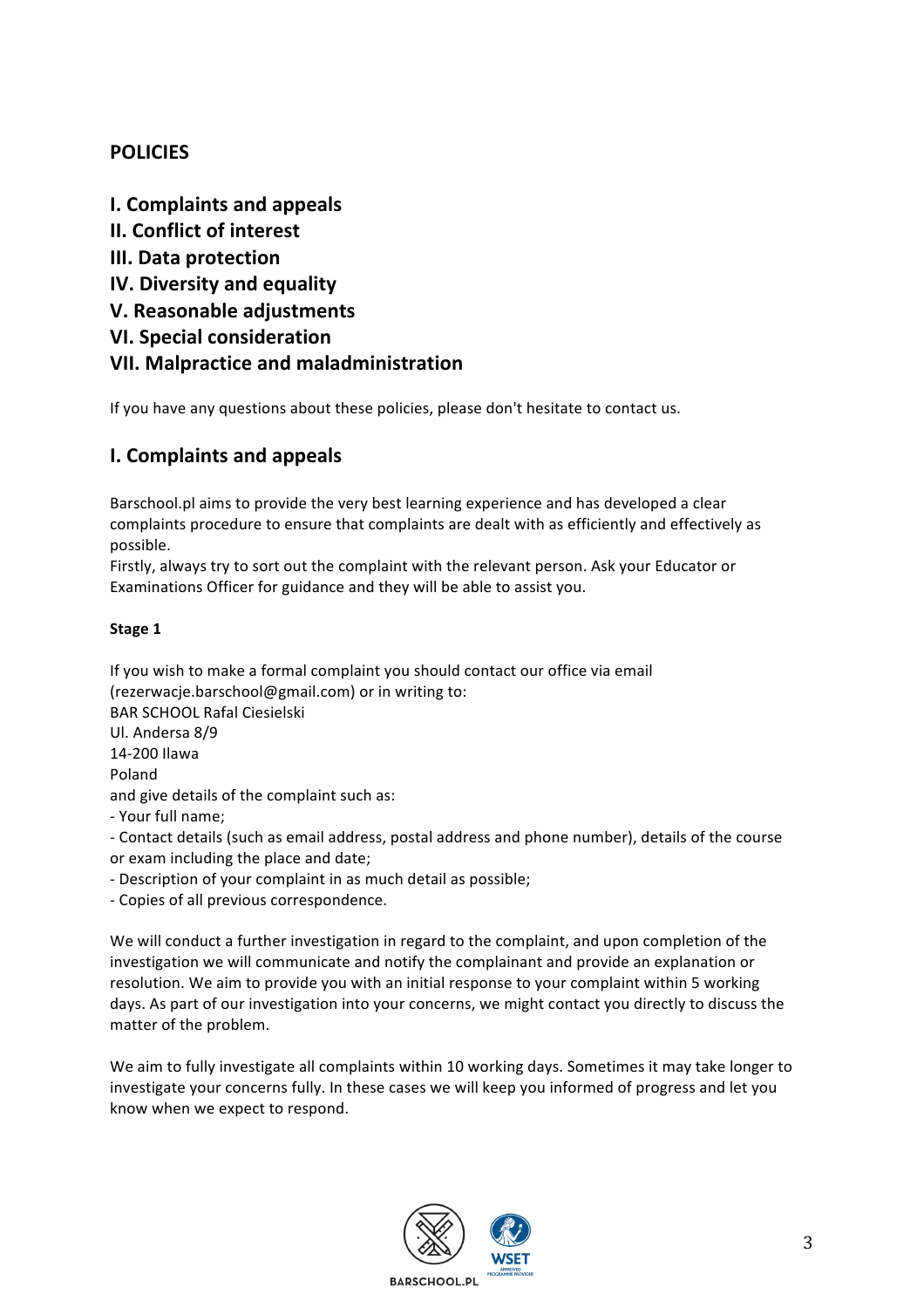### **Stage 2**

If the complainant is not satisfied with the outcome from the stage 1 complaints process they are able to request a review of the complaint by a WSET Main Contact - Rafal Ciesielski. This must take place within 10 working days of the outcome of the original complaint and must be submitted in writing.

To do that, write to: BAR SCHOOL Rafal Ciesielski Ul. Andersa 8/9 14-200 Ilawa Poland

The WSET Main Contact will determine if appropriate procedures were followed and the complaint was answered fully, if there is new evidence submitted in support of the complaint this will also be reviewed. Following review, we shall aim to notify the complainant in writing as soon as possible of the outcome, within a maximum of 15 working days.

If the learner is not satisfied with the final response they may then refer the complaint to WSET's Quality Assurance Team (qa@wsetglobal.com).

## **II. Conflict of Interest Policy**

#### **Introduction**

Barschool.pl has been approved by WSET as an Approved Programme Provider (APP). As a regulated awarding organisation, WSET is required to identify, monitor and manage actual, potential and perceived conflicts of interest ('Conflicts of Interest').

Barschool.pl is required to have in place a conflict of interest policy that enables us to identify, manage and mitigate conflict of interest. All staff and other individuals have a responsibility to be aware of the potential for a conflict of interest.

The purpose of this policy is to protect our integrity as a business and the integrity of our qualifications. The policy is also designed to protect our staff by providing guidance on handling possible conflicts of interest.

#### **Scope of this Policy**

This policy applies to all staff and other individuals who interact or potentially interact with the work of the awarding organisation. This includes individuals involved with any aspects of the creation, marketing, sales, distribution, marking or any other activity connected with qualifications, tests and assessments, and supporting resources and services.

The individuals falling within the scope of this policy include all staff employed by the Barschool.pl on full time, part time or casual basis.

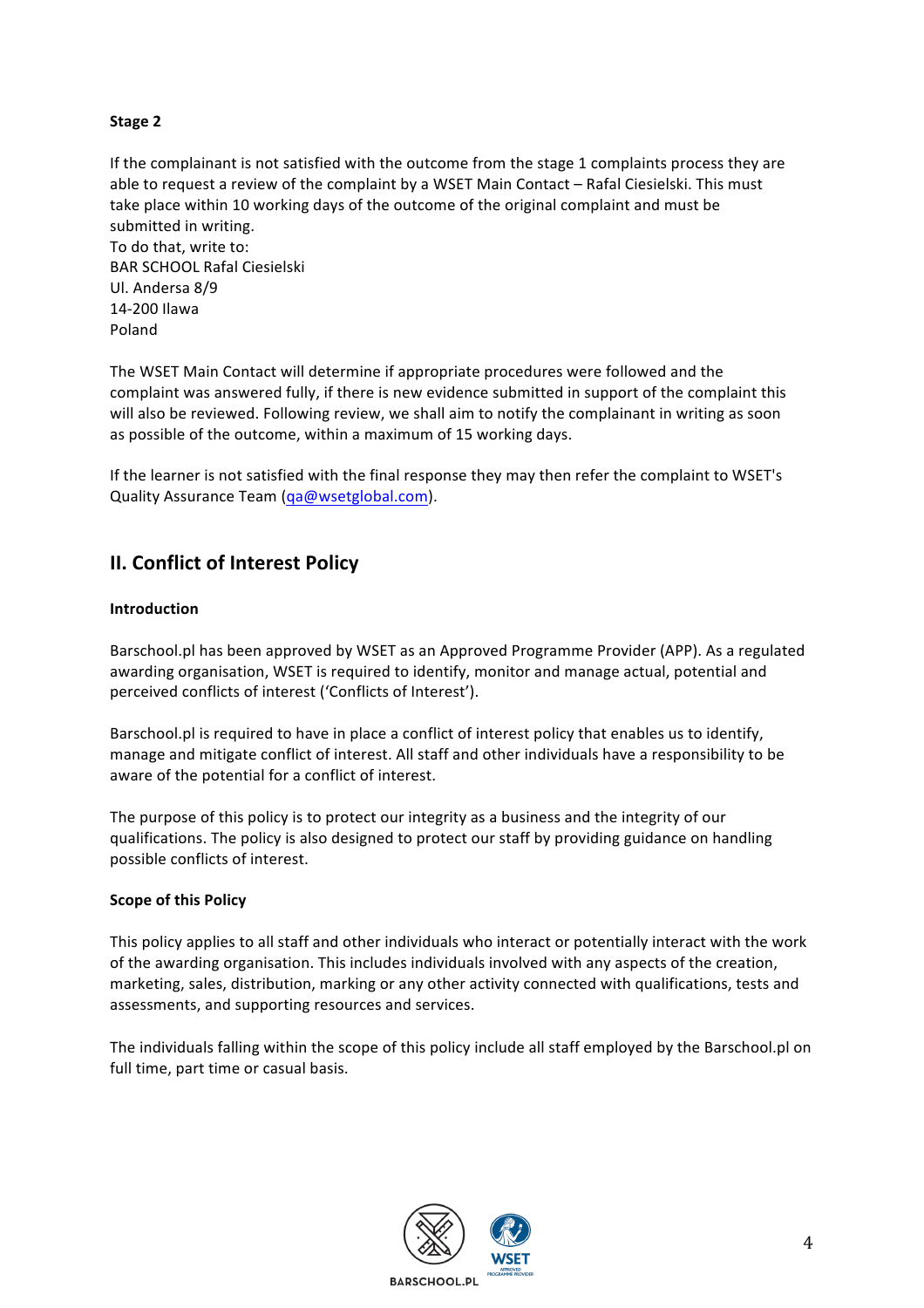### **Definition of 'Conflict of interest'**

A conflict of interest is a situation in which an individual, or organisation, has competing interests or loyalties. In the case of an individual, the conflict of interest could compromise or appear to compromise their decisions if it is not properly managed.

Examples of Conflicts of Interest in the context of an awarding organisation include: - The undertaking of any moderation of assessment of student by an individual who has a personal interest in the result of the assessment for any or all individuals concerned;

- When an individual has interests that conflict with his or her professional position;

- The tutoring of students by an individual involved in the assessment process;

- The undertaking of a WSET qualification by any individual employed by an Approved Program Provider; 

Some of these Conflicts of Interest can be managed and are therefore acceptable. For example, where an employee of APP undertakes a WSET qualification, measures can be put in place to maintain the integrity of the assessment, provided this has been notified to WSET in advance.

WSET has procedures in place to manage specific Conflicts of Interest. These include the exclusive involvement of WSET staff in the creation of all assessment materials, moderation of all internal assessments conducted by APPs and moderation of all written examinations not marked by optical mark readers. Other Conflicts of Interest will be managed on a case-by-case basis.

## **III.** Data protection

This policy sets out our data processing practices and your rights and options regarding the ways in which your personal information is used and collected.

In accordance with Article 13 para. 1 and para. 2 of the Regulation of the European Parliament and of the Council (EU) 2016/679 of 27 April 2016 on the protection of natural persons in regard to the processing of personal data and on the free movement of such data, and repealing Directive 95/46 /EC (Official Journal of the European Union L. 2016.119.1), General Data Protection Regulation, hereinafter referred to as "GDPR", we inform that:

1. The Administrator of your personal data is BAR SCHOOL Rafal Ciesielski ("Barschool.pl") with its registered office at ul. Andersa 8/9, 14-200 Ilawa, Poland, REGON: 510992969, NIP (VAT No): 7441470537.

**2.** The data administrator can be contacted via email: rezerwacje.barschool@gmail.com or in writing at the address of the administrator's office with the note "Data protection".

**3.** Your personal data will be processed for the following purposes:

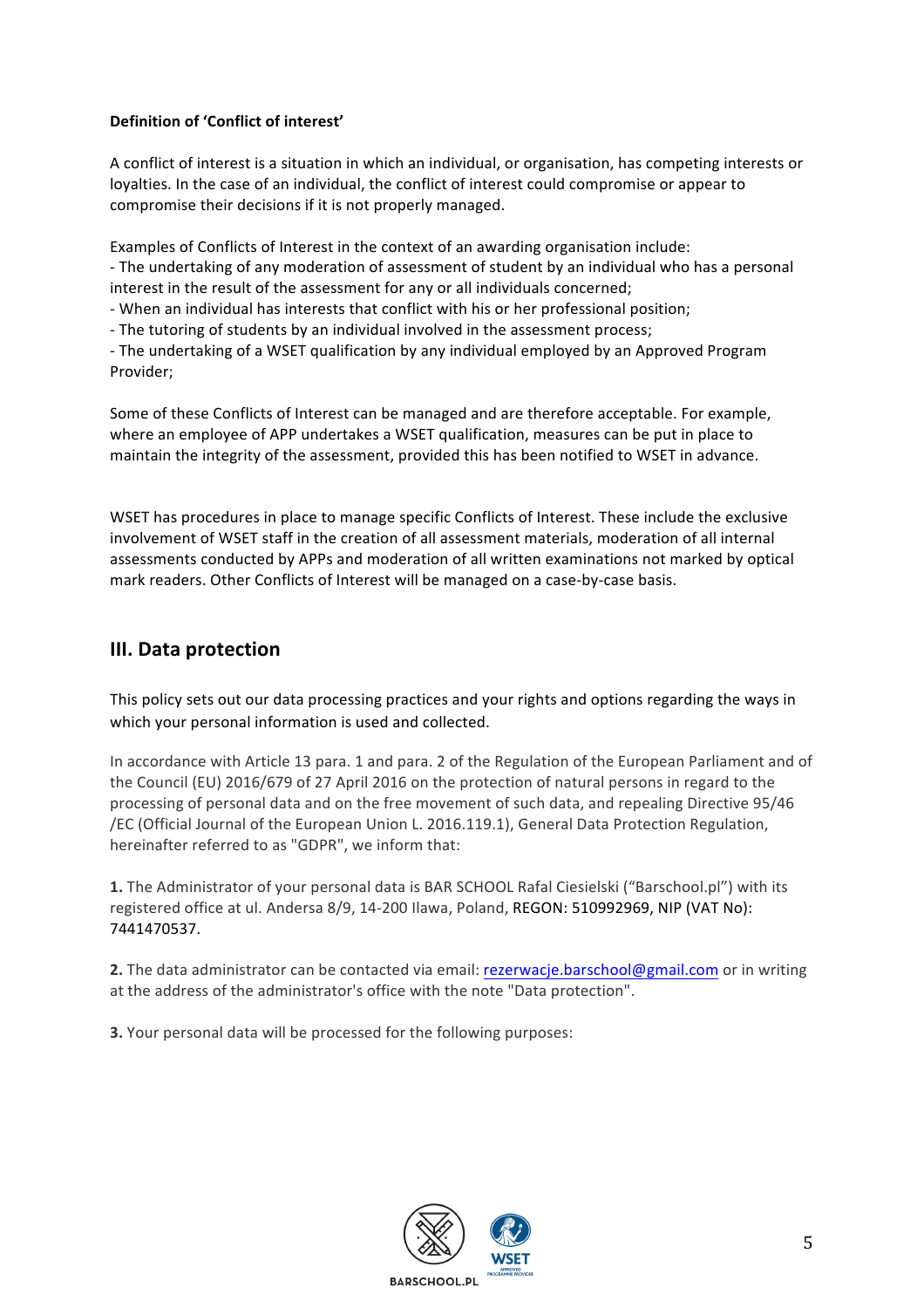| The purpose of personal data<br>processing                                                                                                                        | <b>Legal basis for processing</b>                                                                                                |
|-------------------------------------------------------------------------------------------------------------------------------------------------------------------|----------------------------------------------------------------------------------------------------------------------------------|
| In order to comply with the terms of                                                                                                                              | In order to execute and on the basis of a contract you                                                                           |
| the participation agreement in a                                                                                                                                  | are a party to.                                                                                                                  |
| course.                                                                                                                                                           | Legal basis: art. 6 para. 1 letter b GDPR                                                                                        |
| Understanding your medical                                                                                                                                        | Processing is necessary to protect the vital interests of                                                                        |
| conditions that have or may have an                                                                                                                               | the data subject or another natural person.                                                                                      |
| impact on the learning process in                                                                                                                                 | Legal basis: art. 6 para. 1 letter d GDPR                                                                                        |
| order to properly adapt the                                                                                                                                       | For execution and on the basis of a contract you are a                                                                           |
| teaching method and ensure your                                                                                                                                   | party to.                                                                                                                        |
| safety.                                                                                                                                                           | Legal basis: art. 6 para. 1 letter b GDPR                                                                                        |
| In order to fulfil legal obligations<br>incumbent on the administrator of<br>personal data resulting from legal<br>provisions for tax and accounting<br>purposes. | Fulfilling the legal obligations incumbent on the<br>administrator.<br>Legal basis: art. 6 para. 1 letter c GDPR                 |
| In order to assess your satisfaction                                                                                                                              | Execution of the legitimate interests of the                                                                                     |
| and determine the quality of our                                                                                                                                  | administrator of personal data                                                                                                   |
| service.                                                                                                                                                          | Legal basis: art. 6 para. 1 letter f GDPR                                                                                        |
| For the purpose of marketing,<br>promotion and sales of services.                                                                                                 | Processing your personal data on the basis of execution<br>of the legitimate interests of the administrator of<br>personal data. |

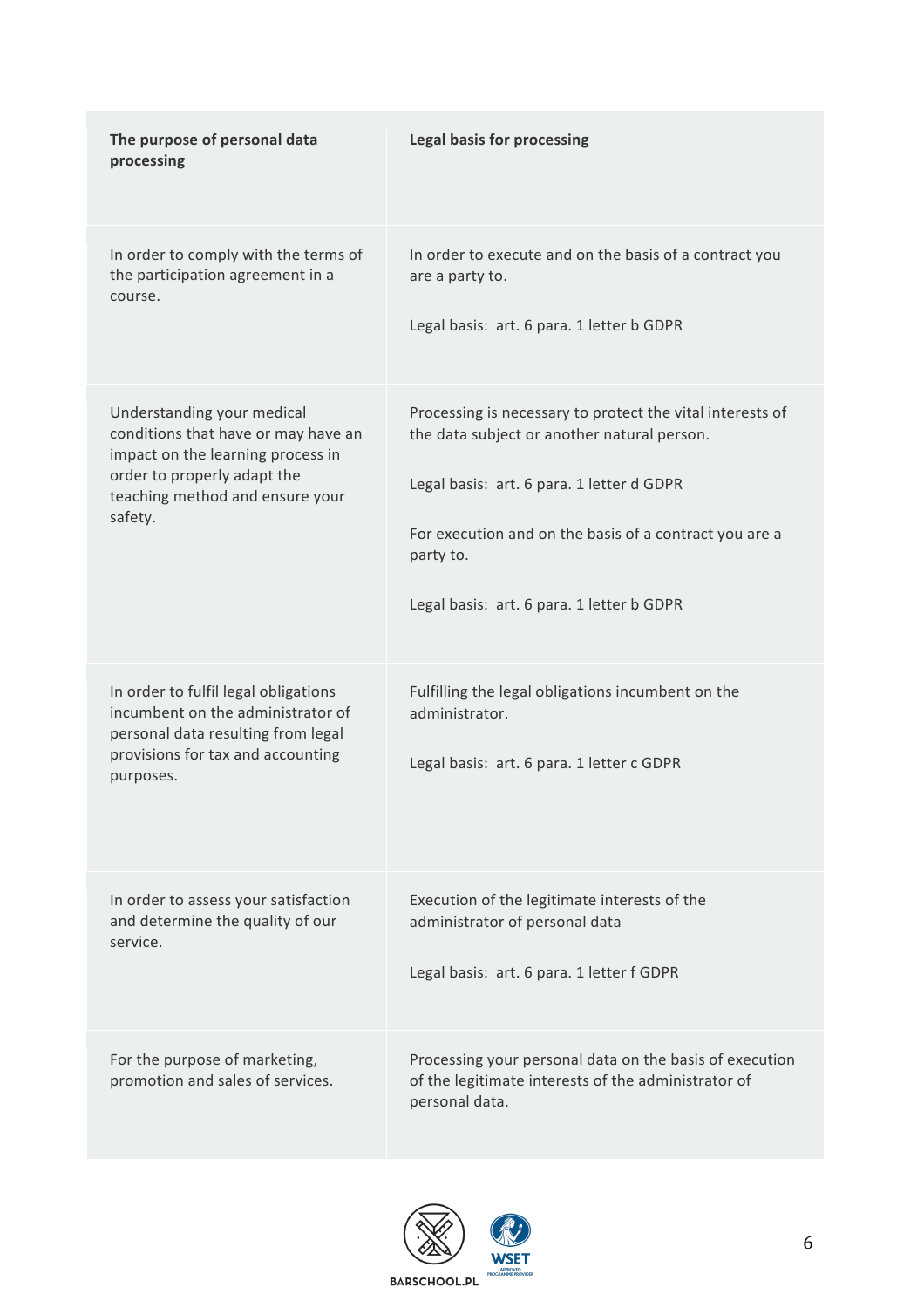| The purpose of personal data<br>processing                                                                                                                                                 | <b>Legal basis for processing</b>                                                                                                                                                                                                                                                                                                                          |
|--------------------------------------------------------------------------------------------------------------------------------------------------------------------------------------------|------------------------------------------------------------------------------------------------------------------------------------------------------------------------------------------------------------------------------------------------------------------------------------------------------------------------------------------------------------|
|                                                                                                                                                                                            | Legal basis: art. 6 para. 1 letter f GDPR<br>The use of your data for the purposes of marketing the<br>personal data administrator's goods and services will<br>take place on the basis of separate consents granted on<br>the basis of art. 10 of the Act on the provision of<br>electronic services and art. 172 of the<br><b>Telecommunications Law</b> |
| For internal administrative<br>purposes.                                                                                                                                                   | Execution of the legitimate interests of the<br>administrator of personal data.<br>Legal basis: art. 6 para. 1 letter f GDPR                                                                                                                                                                                                                               |
| In order to establish, investigate or<br>defend against claims in connection<br>with conducting dispute<br>proceedings, proceedings before<br>public authorities and other<br>proceedings. | Execution of the legitimate interests of the<br>administrator of personal data<br>Legal basis: art. 6 para. 1 letter f GDPR                                                                                                                                                                                                                                |
| In order to conduct video<br>monitoring by the administrator, in<br>accordance with the provisions of<br>the labour law.                                                                   | Execution of the legitimate interests of the<br>administrator of personal data<br>Legal basis: art. 6 para. 1 letter f GDPR                                                                                                                                                                                                                                |

**4.** Your personal data may be transferred to:

- Entrepreneurs providing accounting and payroll, legal and IT services to Barschool.pl;

- WSET for the purpose of identification and managing your qualifications and results.

**5.** Personal data will be processed for the following periods of time: Your personal data will be processed for the period necessary for implementation of goals indicated in point 3.

6. Barschool.pl ensures that all persons whose personal data is processed have appropriate rights resulting from the GDPR. Therefore, you have:

**a.** The right to access personal data, including the right to obtain a copy of this data;

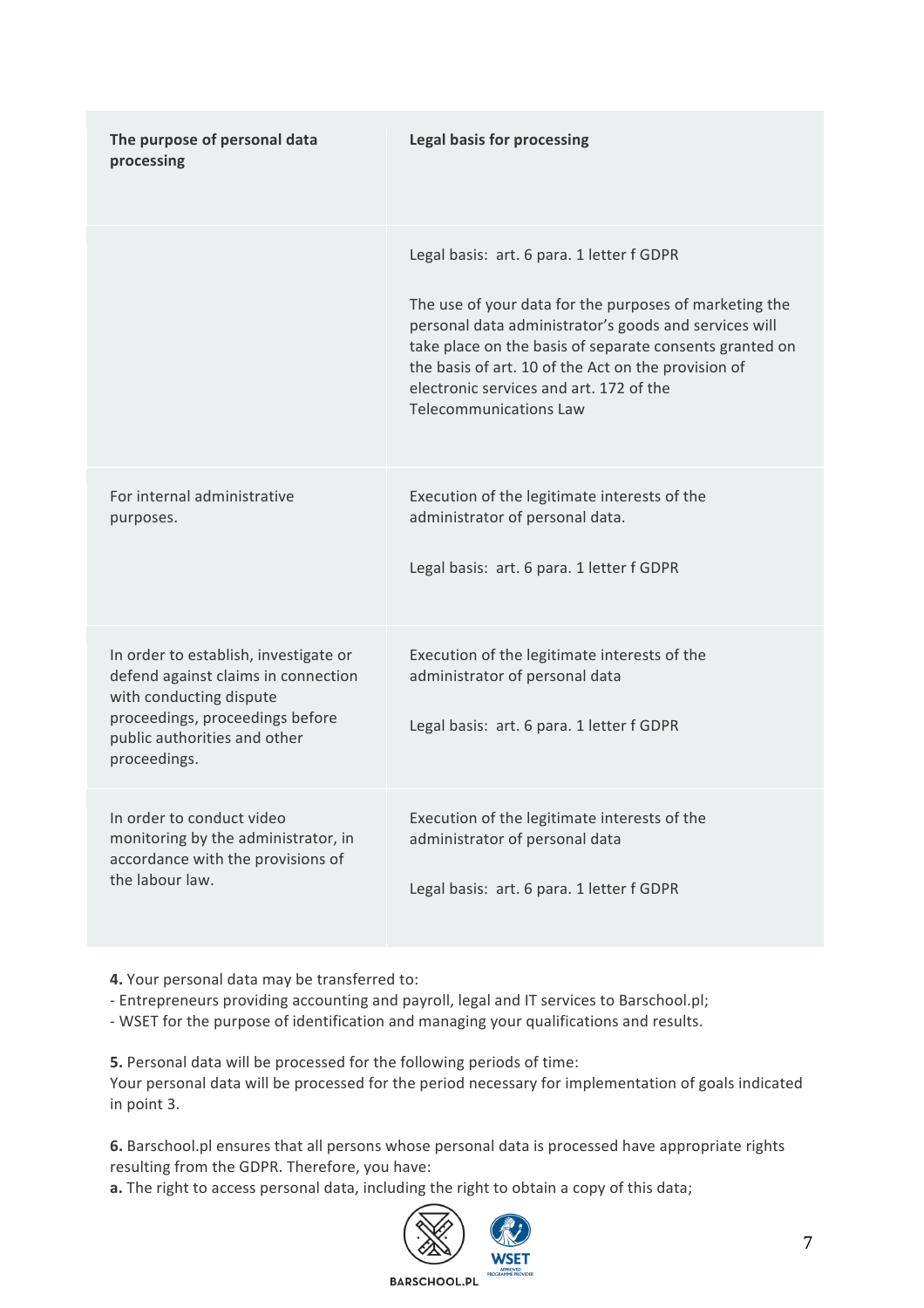**b.** The right to request correction (revision) of personal data - if the data is incorrect or incomplete; **c.** The right to request the deletion of personal data (the so-called "right to be forgotten") - in the following events:

- The data is no longer necessary for the purposes for which it was collected or otherwise processed;

- The data subject has objected to the processing of the data;

- The data subject has withdrawn the consent on which the processing is based and there is no other legal ground for processing;

- The data is processed unlawfully;

- The data must be removed in order to comply with the legal obligation.

**d.** The right to request a restriction to the processing of personal data - in the following events:

- The data subject questions the correctness of personal data;

- The data processing is unlawful and the data subject opposes data deletion, demanding their restriction instead;

- The administrator no longer needs data for his purposes, but the data subject needs them to identify, defend or pursue claims;

- The data subject has objected to the processing of the data - pending determination of whether the legitimate grounds on the part of the administrator override the grounds of objection.

**e.** The right to transfer personal data  $-$  in the following events:

- The processing takes place on the basis of an agreement concluded with the data subject or on the basis of the consent expressed by such person and when the processing is automated.

**f.** The right to withdraw consent to the processing of personal data. To the extent you consented to the processing of personal data, you have the right to withdraw it. Withdrawal of consent does not affect the lawfulness of the processing of data, which was made on the basis of consent before its withdrawal.

**7.** If you believe that the Data Administrator's processing violates the provisions of the GDPR, you have the right to file a complaint with the President of the Office for Personal Data Protection (ul. Stawki 2, 00-193 Warsaw).

**8.** Providing your personal data is a condition for entering into an agreement for participation in a WSET Courses. Refusal to provide data will result in being unable to participate in a course organized by Barschool.pl.

# **IV. Diversity and Equality Policy**

Barschool.pl is committed to upholding the principles of diversity and equality in all areas of its work, seeking to ensure that all students and other stakeholders are always treated fairly and equally.

Barschool.pl assures equality of opportunity for students by:

- Promoting open access to WSET qualifications (candidates must be a minimum of 18 years old);

- Ensuring that the format and content of all specifications, examinations and other WSET materials do not discriminate unlawfully against anyone on the grounds of disability, age, marriage and civil partnership, gender reassignment, pregnancy and maternity, race, religion or belief, sex and sexual orientation;

- Allowing students with special educational needs, disabilities or temporary injuries to access WSET assessments without changing the demands of the assessment in line with our Reasonable Adjustment and Special Consideration policies;

- To have a diversity and equality policy in place which promotes open access to WSET qualifications;

- Inviting feedback on diversity issues from students and other stakeholders;

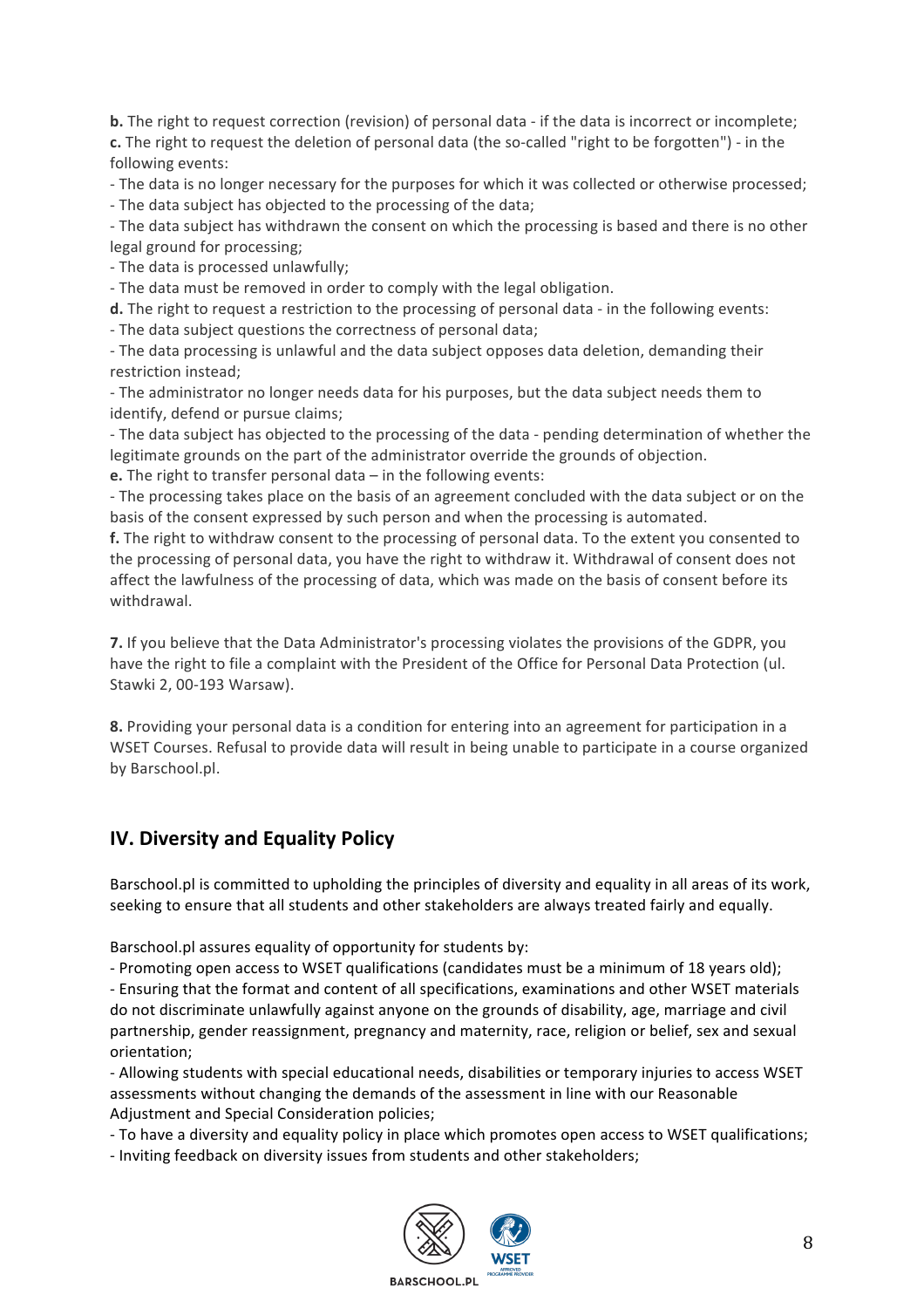- Working with relevant organisations as appropriate to develop measures to identify and prevent inequality of opportunity; and

- Reviewing this policy regularly to ensure it continues to meet legislative and organisational requirements and is fit for purpose.

Students who believe they may have been unfairly discriminated against should immediately raise this with us - please ask your educator or examination officer for guidance or contact our office.

## **V. Reasonable Adjustments Policy**

#### **Introduction**

Barschool.pl seeks to assess all students in a way that puts them at no disadvantage, or advantage, over other students.

A reasonable adjustment is any action that helps to reduce the effect of a disability or difficulty that places the student at a substantial disadvantage in the assessment situation. The use of a reasonable adjustment is not taken into consideration during the assessment of a student's work.

Reasonable adjustments may involve:

- Changing standard assessment arrangements, for example allowing students extra time to complete the assessment activity;

- Adapting assessment materials, such as providing materials in large text format;
- Providing access facilitators during assessment, such as a sign language interpreter or reader;
- Re-organising the assessment room.

#### Applying for a reasonable adjustment

Barschool.pl must identify at the time of a student's enrolment any special needs, which may require a reasonable adjustment at the time of the examination.

An application for a reasonable adjustment must be made at least 5 weeks prior to the course start date, as an awarding may have to consider your application.

There are several that will be considered in your application for a reasonable adjustment. These may include: the needs of the candidate, documentary evidence, the cost of the adjustment, and likely impact of the adjustment upon the learner and others attending the course.

An application for a reasonable adjustment must be sent via email: rezerwacje.barschool@gmail.com or in writing at the address: **BAR SCHOOL Rafal Ciesielski** Ul. Andersa 8/9

14-200 Ilawa Poland

You may be required to provide documentary evidence, which outlines the characteristics (nature and severity) of your condition. This information should be from an appropriate independent professional. Evidence may include medical or professional assessment report.

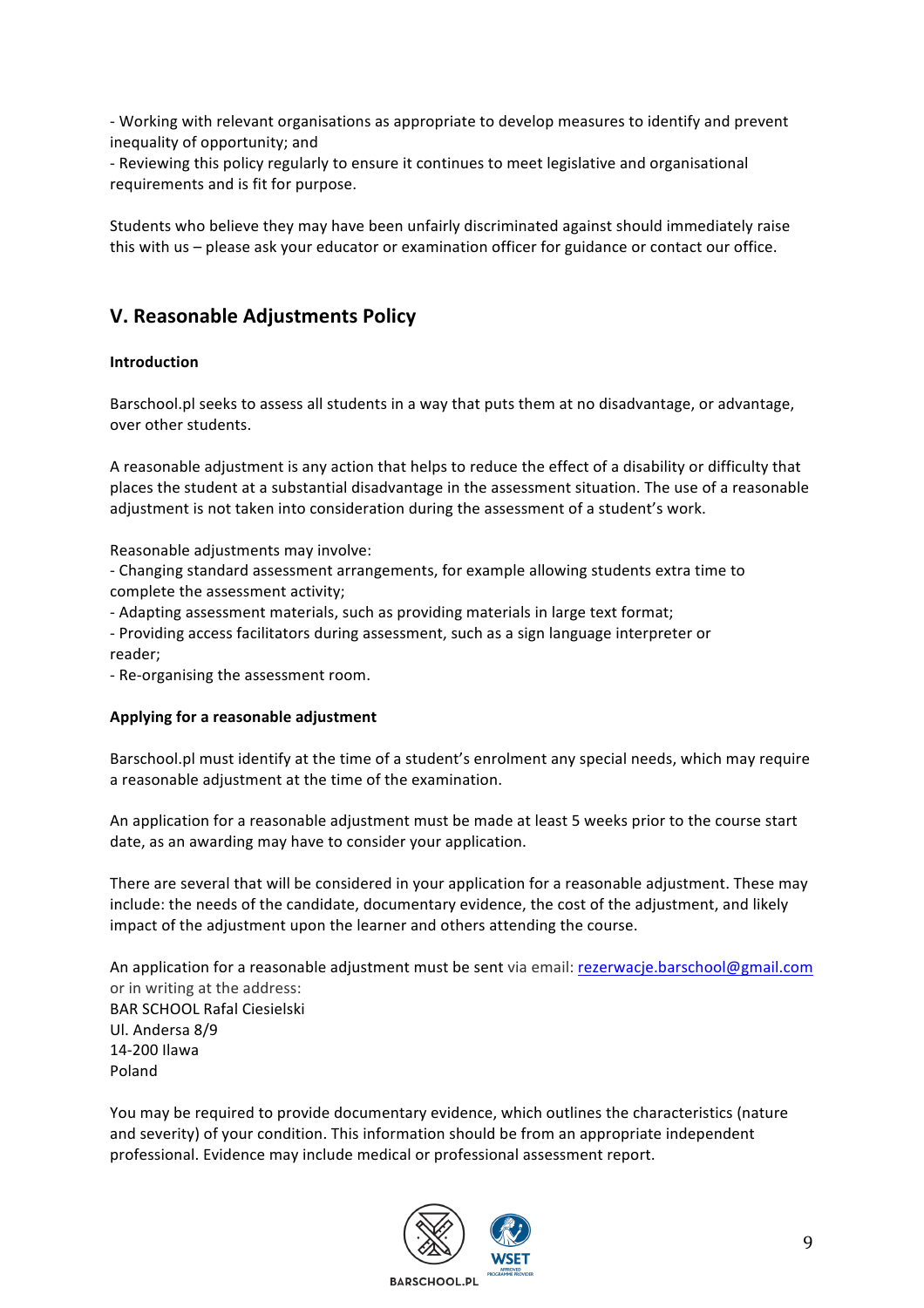All personal data relating to health or other circumstances, which may be required to support applications for reasonable adjustment in the context of examinations for WSET qualifications, will be processed in accordance with our Data Protection Policy (please see Paragraph III).

Barschool.pl must submit a Reasonable Adjustment Application Form to the WSET at least four weeks before the examination date in the case of WSET qualifications at Levels 1-2. Supporting evidence must be provided with the completed form.

The specific arrangements for the examination process itself, or for marking, will be agreed in each case between Barschool.pl Examinations Officer and WSET, and will vary according to individual circumstances. WSET reserves the right to seek the advice of independent agencies as appropriate in coming to a decision on specific arrangements. Please note that Barschool.pl can not offer reasonable adjustments to any students until this has been agreed with WSET.

Students and their advisors should be aware that it is not appropriate to make requests for reasonable adjustments where the student's difficulty directly affects performance in the attributes that are the focus of the assessment.

Barschool.pl will keep records of all reasonable adjustment applications.

# **VI. Special Consideration Policy**

#### **Introduction**

Special consideration is an action taken after an assessment to allow students who have been disadvantaged by temporary illness, injury, indisposition or adverse circumstances at the time of the assessment to demonstrate attainment.

### **Scope of policy**

Special consideration will not give unfair advantage over students for whom special consideration is not being applied or alter the assessment demands of the qualification as detailed in the applicable Specification. 

A student may be eligible for special consideration if:

- Performance in an assessment is affected by circumstances beyond the control of the candidate. This may include recent personal illness, accident and bereavement or examination room conditions; - Alternative assessment arrangements, which were agreed, in advance of the assessment proved inappropriate or inadequate:

- The application of special consideration would not mislead the user of the certificate as to the student's attainment.

#### **Applying for special consideration**

An application for a special consideration must be made within 3 working days of the assessment date for which special consideration is being sought. You may be required to provide documentary evidence, which outlines the characteristics (nature and severity) of your condition or circumstances.

An application for a special consideration must be sent via email: rezerwacje.barschool@gmail.com or in writing at the address:

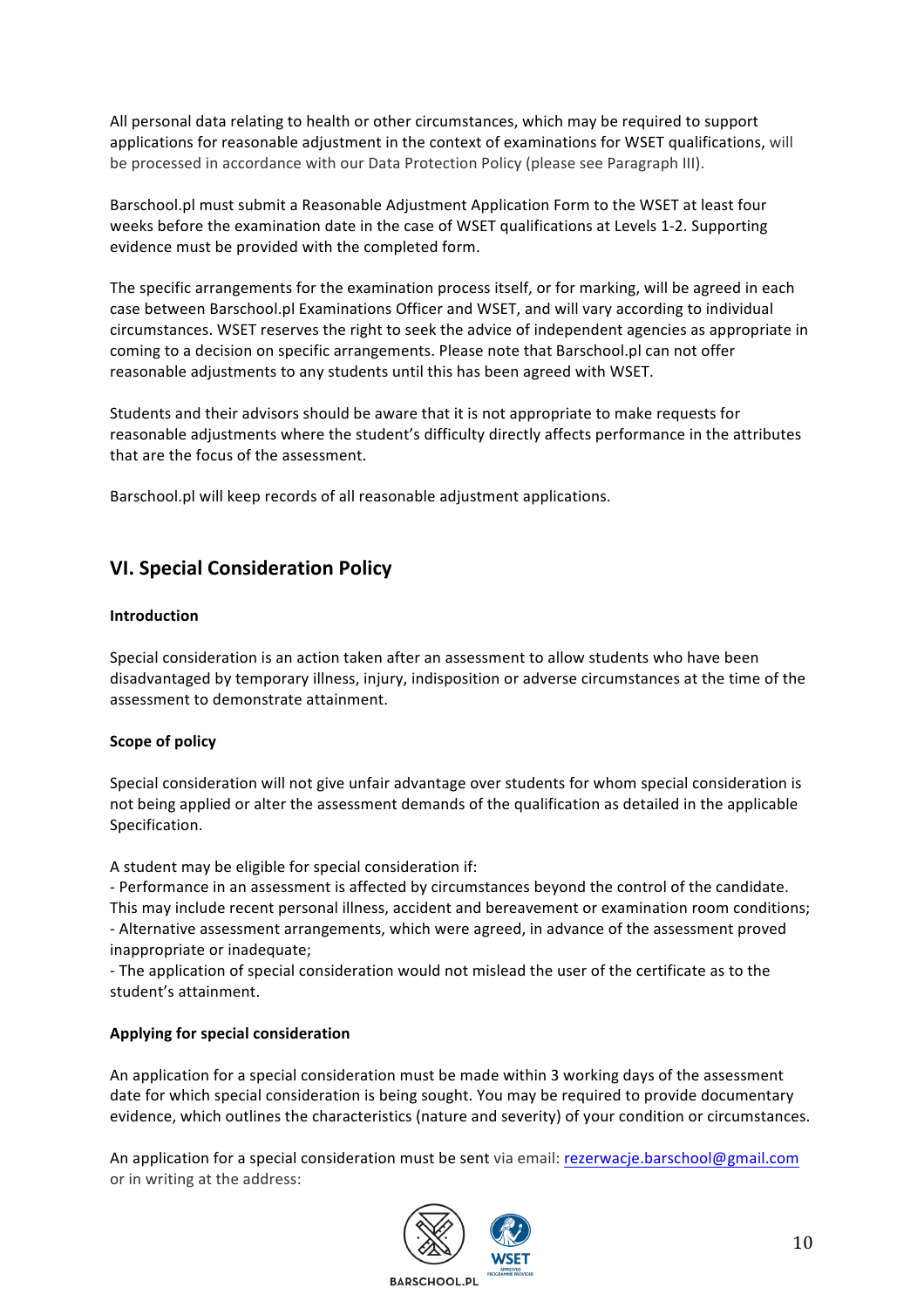BAR SCHOOL Rafal Ciesielski Ul. Andersa 8/9 14-200 Ilawa Poland

All personal data relating to health or other circumstances, which may be required to support applications a special consideration, will be processed in accordance with our Data Protection Policy (please see Paragraph III).

Barschool.pl must submit a Special Consideration Application Form to WSET within 7 working days of the assessment date for which special consideration is being sought. Eligibility will only be considered if accompanied by supporting independent documentation.

In cases of serious disruption during the examination, the Examinations Officer must submit a detailed report of the circumstances and students affected to WSET. This must be returned with the completed examination papers.

Barschool.pl will keep records of all applications for special consideration.

## **VII. Malpractice and maladministration**

The aim of this policy is to protect the interests of WSET students and safeguard the integrity of WSET qualifications by ensuring compliance with WSET Policies and Procedures. It provides a framework for the identification, reporting and management of any potential malpractice or maladministration and for the application of sanctions.

Non-compliance with WSET Policies and Procedures generally falls into one of two categories:

- 1. Maladministration, where non-compliance is accidental rather than intentional; and
- 2. Malpractice where non-compliance is intentional or the result of negligence.

Malpractice or maladministration may include:

- Failure to carry out course or assessment delivery in accordance with WSET requirements;
- Failure to adhere to WSET's candidate registration and certification procedures;
- Late student registrations;
- Fraudulent claim for certificates/fraudulent use of certificates/reproduction or forgery of certificates;

- Withholding of information from WSET, which is critical to maintaining the rigour of quality assurance;

- Insecure storage of assessment materials;
- Submission of false or inaccurate information to gain a qualification;
- Cheating, including the use of unauthorised devices or materials;
- Disruptive behaviour in an examination;
- Plagiarism of any nature by students;
- Impersonation (including forgery of signatures);
- Any action likely to lead to an adverse effect;
- Breach of confidentiality;
- Failure to a disclose Conflict of Interest;
- Issue of incorrect exam results/failure to issue results to students in a timely manner;
- Unauthorised reading/amendment/copying/distribution of exam papers;
- Denial of access to information, documentation, workforce, facilities;